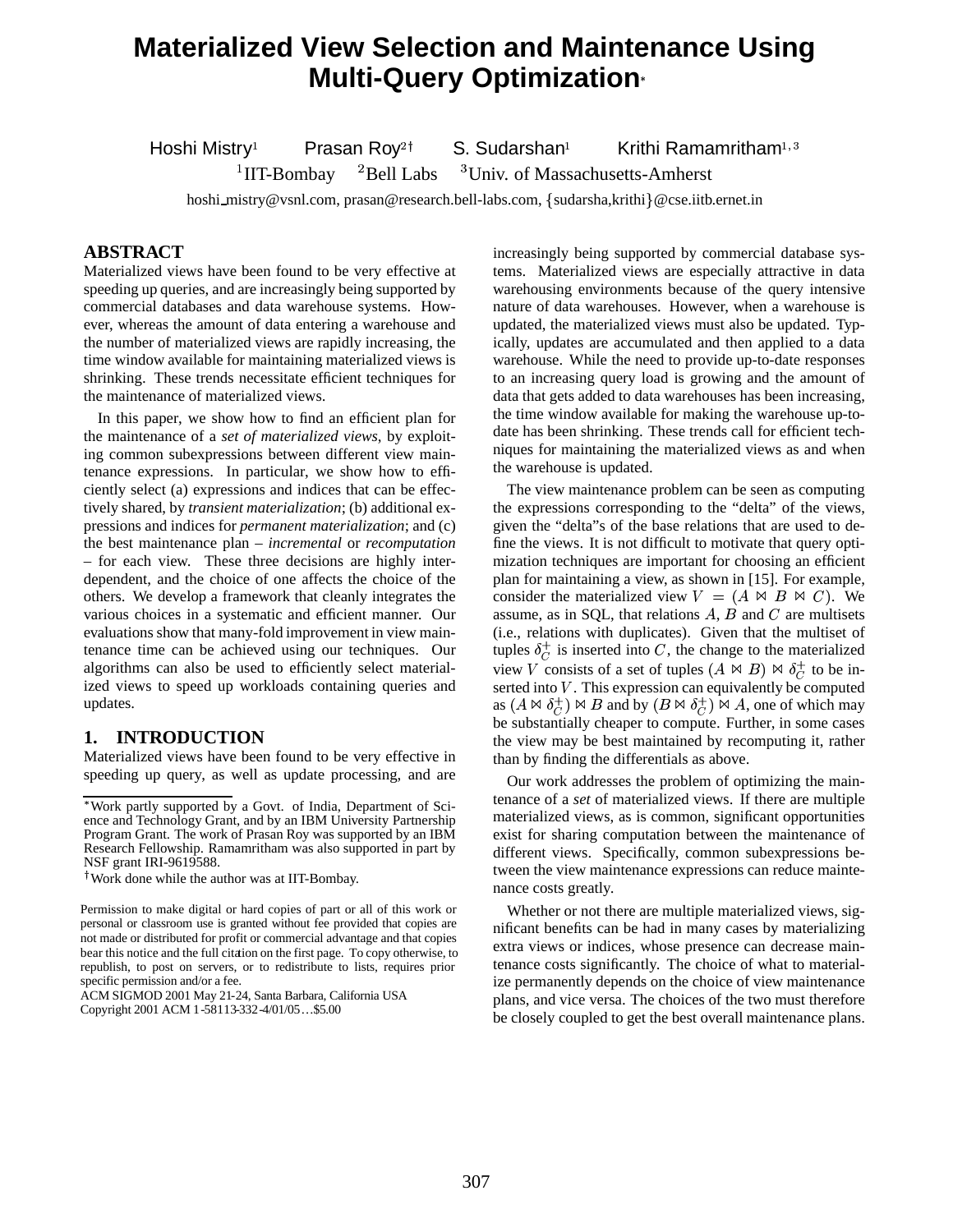

**Figure 1: Example view maintenance plan.** *Merge* **refreshes a view given its "delta".**

To motivate the techniques we propose, consider the following example.

EXAMPLE 1.1. Suppose we have three materialized views  $V1 = (A \bowtie B \bowtie C), V2 = (C \bowtie D \bowtie E)$  and  $V3 = (B \bowtie$  $C \bowtie D \bowtie E$ , and relations A and E are updated due to inserts. If the maintenance plans of the three views are chosen independently, the best view maintenance plan (incremental or recomputation) for each would be chosen, without any sharing of computation.

In contrast, as an illustration of the kind of plans our optimization methods are able to generate, Figure 1 shows a maintenance plan for the views that exploits sharing of computation. Here,  $(A \Join B \Join C)$  is refreshed incrementally, while  $(C \bowtie D \bowtie E)$  and  $(B \bowtie C \bowtie D \bowtie E)$  are recomputed. Two extra views,  $(B \bowtie C)$  and  $(D \bowtie E)$  have been chosen to be materialized. Of these,  $(B \bowtie C)$  is materialized *transiently*, and is disposed as soon as the views are refreshed; this could happen because there are also updates on B and C which make it expensive to maintain  $(B \bowtie C)$ as a materialized view. The result  $(D \bowtie E)$  has been chosen to be materialized *permanently*, and is itself refreshed incrementally given the updates to the relation  $E$ . Its full result is then used to recompute  $(C \bowtie D \bowtie E)$  as well as  $(B \bowtie C \bowtie D \bowtie E)$ .  $\Box$ 

**Contributions.** The contributions of this paper are as follows:

1. *We show how to exploit transient materialization of common subexpressions to reduce the cost of view maintenance plans.*

Sharing of subexpressions occurs when multiple views are being maintained, since related views may share subexpressions, and as a result the maintenance expressions may also be shared. Furthermore, sharing can occur even within the plan for maintaining a single view if the view has common subexpressions within itself. The shared expressions could include differential expressions, as well as full expressions which are being recomputed.

Here, *transient materialization* means that these results are materialized during the evaluation of the maintenance plan and disposed on its completion.

2. *We show how to efficiently choose additional expressions*

## *for permanent materialization to speed up maintenance of the given views.*

Just as the presence of views allows queries to be evaluated more efficiently, the maintenance of the given permanently materialized views can be made more efficient by the presence of additional permanently materialized views [12, 11]. That is, given a set of materialized views to be maintained, we choose additional views to materialize in order to minimize the overall view maintenance costs.

The expressions chosen for permanent materialization may be used in only one view maintenance plan, or may be shared between different views maintenance plans. We outline differences between our work and prior work in this area, in Section 2.

3. *We show how to determine the optimal maintenance plan for each individual view, given the choice of results for transient/permanent materialization*.

Maintenance of a materialized view can either be done *incrementally* or *by recomputation*. Incremental view maintenance involves computing the differential ("delta"s) of a materialized view, given the "delta"s of the base relations that are used to define the views, and merging it with the old value of the view. However, incremental view maintenance may not always be the best way to maintain a materialized view; when the deltas are large the view may be best maintained by recomputing it from the updated base relations.

Our techniques determine the maintenance policy, incremental or recomputation, for each view in the given set such that the overall combination has the minimum cost.

4. *We show how to make the above three choices in an integrated manner to minimize the overall cost.*

We propose a framework that cleanly integrates the choice of additional views to be transiently or permanently materialized, the choice of whether each of the given set of (user-specified) views must be maintained incrementally or by recomputation, and the choice of view maintenance plans.

5. We have implemented all our algorithms, and present a performance study, using queries from the TPC-D benchmark, showing very significant benefits due to our techniques.

Although the focus of our work is to speed up view maintenance, and we assume an initial set of views have been chosen to be materialized, our algorithms can also be used to choose extra materialized views to speed up a workload containing queries and updates.

**Paper Organization.** Related work is outlined in Section 2. Section 3 gives an overview of the techniques presented in this paper. Section 4 describes our system model, and how the search space of the maintenance plans is set up. Section 5 shows how to compute the optimal maintenance cost for a given set of permanently materialized views, and a given set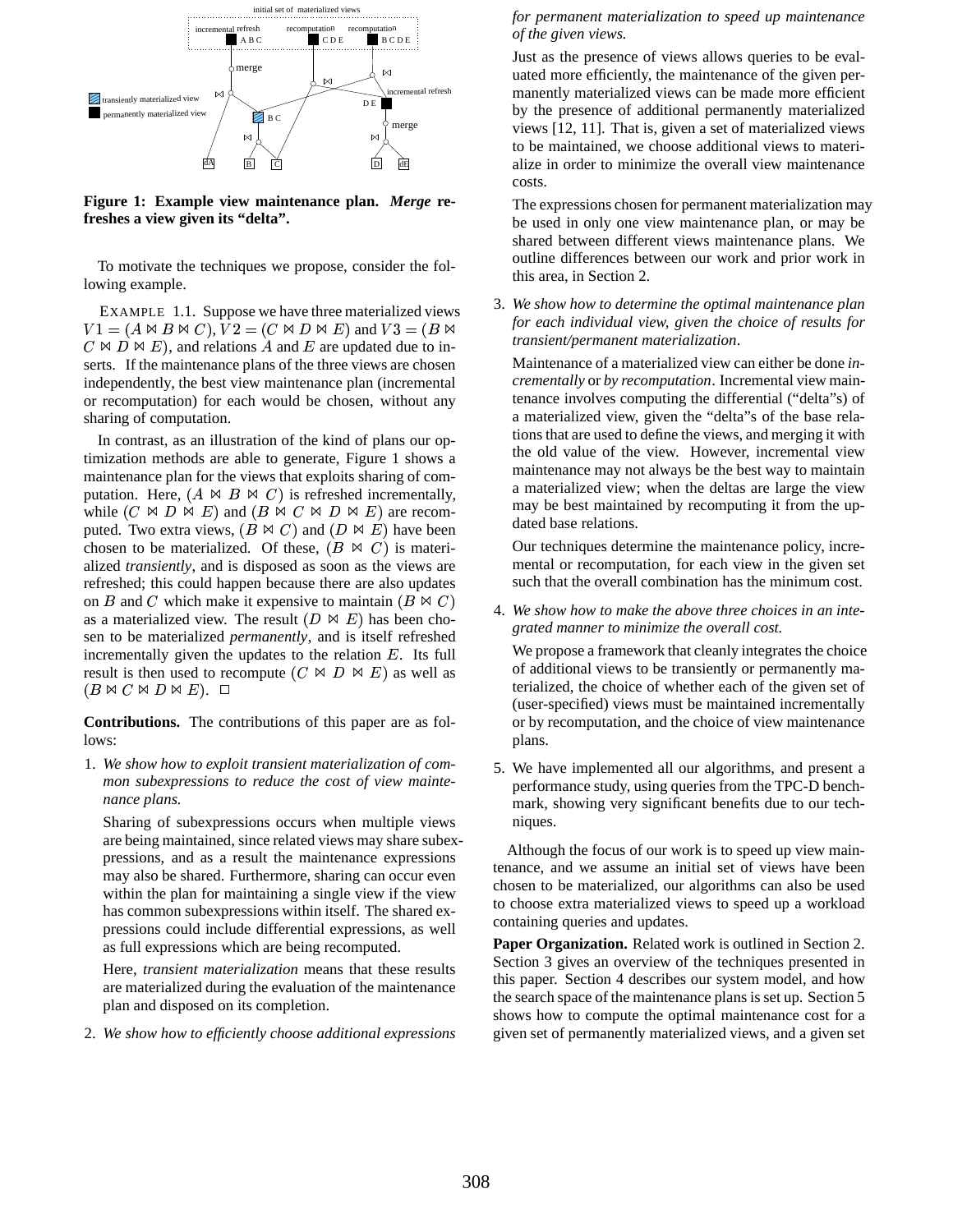of views to be transiently materialized during the maintenance. Section 6 describes a heuristic that uses this cost calculation to determine the set of views to be transiently or permanently materialized so as to minimize the overall maintenance cost. Section 7 outlines results of a performance study, and Section 8 concludes the paper.

# **2. RELATED WORK**

In the past decade, there has been a large volume of research on view maintenance, transiently materialized view selection (also known as multi-query optimization) and also on permanently materialized view selection. This work is summarized below. However, each of these problems have been addressed independently since the concerns were considered to be orthogonal; no prior work, to the best of our knowledge, has looked at addressing all of these problems in an integrated manner.

**View Maintenance.** Amongst the early work on computing the differential results of operations/expressions was Blakeley et al. [2]. Gupta and Mumick [7] provide a survey of view maintenance techniques.

Vista [15] describes how to extend the Volcano query optimizer [5] to compute the best maintenance plan, but does not consider the materialization of expressions, whether transient or permanent. [10] and [15] propose optimizations that exploit knowledge of foreign key dependencies to detect that certain join results involving differentials will be empty. Such optimizations are orthogonal and complementary to our work.

**Transiently Materialized View Selection (Multi-Query**

**Optimization).** Blakeley et al. [2] and Ross et al. [11] noted that the computation of the expression differentials has the potential for benefiting from multi-query optimization [14]. In the past, multi-query optimization was viewed as too expensive for practical use. As a result, [2] and [11] do not go beyond stating that multi-query optimization could be useful for view maintenance. Our recent work in [13] provides efficient heuristic algorithms for multi-query optimization, and demonstrates that multi-query optimization is feasible and effective.

However, none of the work on multi-query optimization considers updates or view maintenance, which is the focus of this paper. Using these techniques naively on differential maintenance expressions would be very expensive, since incremental maintenance expressions can be very large. We utilize the optimizations proposed by [13], but significant extensions are required to to take update costs into account, and to efficiently optimize view maintenance expressions.

**Permanently Materialized View Selection.** There has been much work on selection of views to be materialized. One notable early work in this area was by Roussopolous [12]. Ross et al. [11] considered the selection of extra materialized views to optimize maintenance of other materialized views/assertions, and mention some heuristics. The problem of materialized view selection for data cubes has seen much work, such as [9], who propose a greedy heuristic for the problem. Gupta [8] extends some of these ideas to a wider class of queries. Agrawal et al. [1] present heuristics for materialized view selection.

The major differences between our work and the above work on materialized view selection can be summarized as follows:

- 1. Earlier work in this area has not addressed optimization of view maintenance plans in the presence of other materialized views. Earlier work simply assumes that the cost of view maintenance for a given set of materialized views can be computed, without providing any details.
- 2. Earlier work does not consider how to exploit common subexpressions by temporarily materializing them because of their focus on permanent materialization. In particular, common subexpressions involving differential relations cannot be permanently materialized.
- 3. Earlier work does not cover efficient techniques for the implementation of materialized view selection algorithms, and their integration into state-of-the-art query optimizers. Showing how to do the above is amongst our important contributions.

# **3. OVERVIEW OF OUR APPROACH**

We extend the Volcano query optimization framework [5] to generate optimal maintenance plans. This involves the following subproblems:

1. *Setting up the Search Space of Maintenance Plans*

We extend the Query DAG representation of [5] and [13], which represents just the space of recomputation plans, to include the space of incremental plans as well. This new extension uses *propagation-based differential generation*, which propagates the effect of one delta relation at a time in a predefined order. Our approach has a lower space cost of optimization as compared to using incremental view maintenance expressions, and is easier to implement.

Propagation-based differential generation is explained in Section 4.1, and the extended Query DAG generation is explained in Section 4.2.

2. *Choosing the Policy for Maintenance and Computing the Cost of Maintenance*

We show how to compute the minimum overall maintenance cost of the given set of permanently materialized views, given a fixed set of additional views to be transiently materialized. In addition to computing the cost, the proposed technique generates the best consolidated maintenance plan for the given set of permanently materialized views. The maintenance plan chosen for each materialized view can be incremental or recomputation, based on costs.

Maintenance cost computation is explained in Section 5.

3. *Transient/Permanent Materialized View Selection*

Finally, we address the problem of determining the respective sets of transient and permanently materialized views that minimize the overall cost. Our technique uses,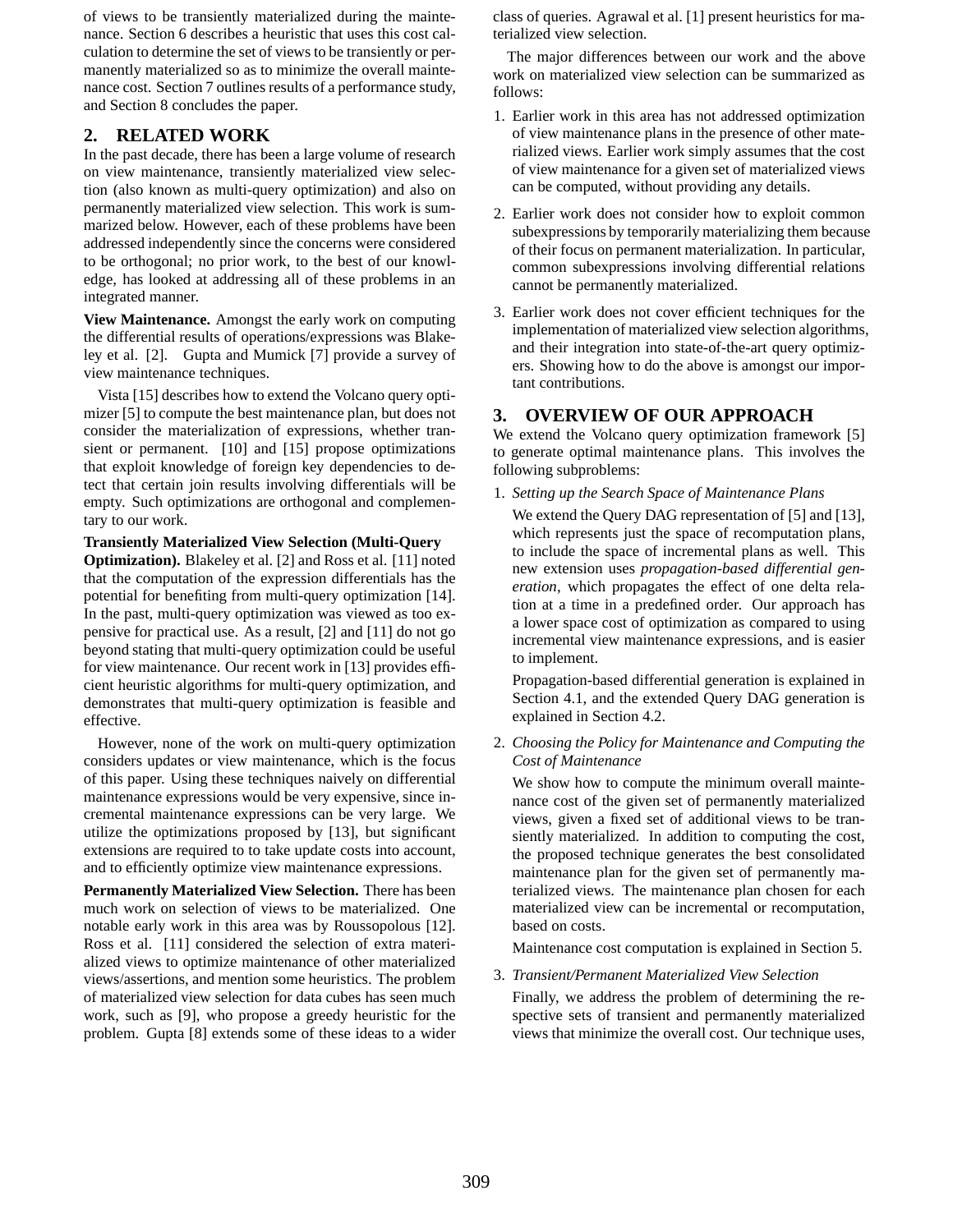as a subroutine, the previously mentioned technique for computing the best maintenance policy given fixed sets of permanently and temporarily materialized views. The costs of materialization of transiently materialized views and maintenance of permanently materialized views are taken into account by this step.

We propose a greedy heuristic that iteratively picks up views in order of benefit – where benefit is defined as the decrease in the overall materialization cost if this view is transiently or permanently materialized in addition to the views already chosen. Then, depending upon whether transient or permanent materialization of the view produces the greater benefit, the view is categorized as such.

The greedy heuristic is presented in Section 6.1, and several optimizations of this heuristic that result in an efficient implementation are described in Section 6.2.

## **4. SETTINGUPTHEMAINTENANCEPLAN SPACE**

In this section, we describe how the search space of maintenance plans is set up. As mentioned earlier, our approach to incremental maintenance is based on the compact propagationbased differential generation technique. This is described in Section 4.1. The Query DAG representation, used to represent the search space compactly, is described in Section 4.2.

In this paper, we assume that we are given an initial set of permanently materialized views. We may add more views to this set. We do not consider space limitations on storing materialized views in the main part of the paper, but address this issue in Section 6.3.

We assume that the updates (inserts/deletes) to relations are logged in corresponding *delta* relations, which are made available to the view refresh mechanism; for each relation R, there are two relations  $\delta_R^+$  and  $\delta_R^-$  denoting, respectively, the (multiset of) tuples inserted into and deleted from the relation  $R$ . The maintenance expressions in our examples assume that the old value of the relation is available, but we can use maintenance expressions based on the new values of the relations in case the updates have already been performed on the base relations.

We assume that the given set of materialized views is refreshed at times chosen by users, which are typically at regular intervals. For optimization purposes, we need estimates of the sizes of these delta relations. In production environments, the rates of changes are usually stable across refresh periods, and these rates can be used to make decisions on what relations to materialize permanently. We will assume that the average insert and delete sizes for each relation are provided as percentages of the full relation size. The insert and delete percentages can be different for different relations. Other statistics, such as number of new distinct values for attributes (in each refresh interval), if available, can also be used to improve the cost estimates of the optimizer.

# **4.1 Propagation-Based DifferentialGeneration for Incremental View Maintenance**

We generate the differential of an expression by propagating differentials of the base relations up the *expression tree*, one relation at a time, and only one update type (insertions or deletions) at a time. The differential propagation technique we use is based on the techniques used in [12] and [11].

The differential of a node in the tree is computed using the differential (and if necessary, the old value) of its inputs. We start at the leaves of the tree (the base relations), and proceed upwards, computing the differential expressions corresponding to each node.

For instance, the differential of a join  $E_1 \bowtie E_2$ , given inserts on relation R, is computed using the differentials of  $E_1$ and  $E_2$  and the old full results of  $E_1$  and  $E_2$ . The differential result is empty if  $R$  is used in neither  $E_1$  nor  $E_2$ . If  $R$  is used only in  $E_1$ , the differential is given by  $(\delta_{E_1} \bowtie E_2)$ ; symmetrically if R is used only in  $E_2$ , the differential is given by  $(E_1 \bowtie \delta_{E_2})$ . If R is used in both, the differential consists of  $(\delta_{E_1} \boxtimes E_2) \cup (E_1 \boxtimes \delta_{E_2}) \cup (\delta_{E_1} \boxtimes \delta_{E_2}).$ 

The process of computing differentials starts at the bottom, and proceeds upwards, so when we compute the differential to  $E_1 \bowtie E_2$ , the differentials of the inputs have been computed already. The full results are computed when required, if they are not available already (materialized views and base relations are available already).

Extending the above technique to operations other than join is straightforward, using standard techniques for computing the differentials of operations, such as those in [2]; see [7] for a survey of view maintenance techniques.

Our search space includes differentials of all plans equivalent to  $E_1 \Join E_2$ . In the case of joins, in particular, the search space will include plans where every intermediate result includes the differential of  $R$ . To illustrate this point, consider the view  $(A \bowtie B \bowtie C)$ . If we wish to compute the differential of the view when tuples are inserted into  $A$ , then the plans  $(B \bowtie (\delta_A^+ \bowtie C))$  and  $(\delta_A^+ \bowtie (B \bowtie C))$  would both be among the plans considered, and the cheapest plan is selected. Similarly, if we wish to compute the differential of the view when tuples are inserted into  $B$ , then the plans  $(A \bowtie (\delta_R^+ \bowtie C))$  and  $(\delta_R^+ \bowtie (A \bowtie C))$  would be amongst the alternatives. Using the differentials of a single expression, such as  $(A \bowtie (B \bowtie C))$  or  $(B \bowtie (A \bowtie C))$ , is not preferable for propagating all the base relation differentials.

Our optimizer's search space includes all of the alternatives for computing the differentials to  $(A \bowtie B \bowtie C)$ , including the above two, and the cheapest one is chosen for propagating the differential of each base relation.

Propagating differentials of only one type (inserts or deletes) to one relation at a time, simplifies choosing of a separate plan for each differential propagation. It is straightforward to extend the techniques to permit propagation of inserts and deletes to a single relation together, to reduce the number of different expressions computed.

We assume that the updates to the base relations are prop-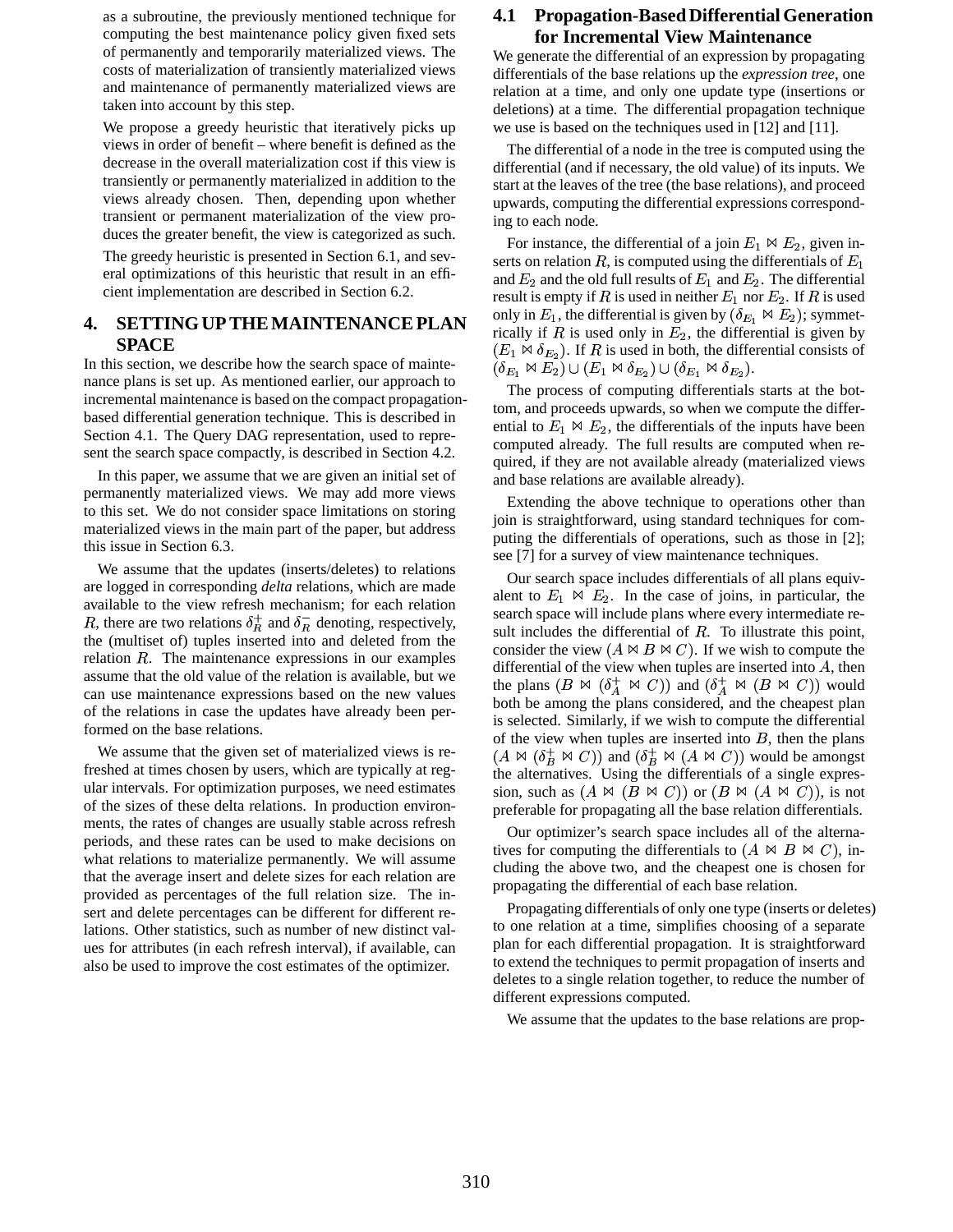agated one relation at a time. After each one is propagated, the base relation is itself updated, and the computed differentials are applied to all incrementally maintained materialized views.<sup>1</sup> We leave unspecified the order in which the base relations are considered. The order is not expected to have a significant effect when the deltas of all the relations are small percentages of the relation sizes: the relation statistics then do not change greatly due to the updates, and thus the costs of the plans should not be affected greatly by the order. For large deltas, our experimental results show that recomputation of the view is generally preferable to incremental maintenance, so the order of incremental propagation is not relevant.

An alternative approach for computing differentials is to generate the entire differential expression, and optimize it (see, e.g. [6]). However, the resultant expression can be very large – exponential in the size of the view expression. Optimizing such large expressions can be quite expensive, since query optimization is exponential in the size of the expression. Moreover, creating differential expressions is difficult with more complex expressions containing operations other than join (see, e.g. [6]). In contrast, the process of propagating differentials can be expressed purely in terms of how to compute the differentials for individual operations, given the differential of their inputs. As a result it is also easy to extend the technique to new operations.

#### **4.2 The Query DAG Representation**

In this section, we briefly describe the representation used in our algorithm to represent the space of recomputation and incremental maintenance plans for the given set of views.

A *Query DAG* is a directed acyclic graph whose nodes can be divided into *equivalence nodes* and *operation nodes*; the equivalence nodes have only operation nodes as children and operation nodes have only equivalence nodes as children. We first explain how the space of recomputation plans is represented as a Query DAG. This is followed by a description of how this Query DAG is refined to represent differential plans as well.

## *4.2.1 Query DAG Representation for Recomputation Plans*

An operation node in the Query DAG corresponds to an algebraic operation, such as join  $(\mathbb{M})$ , select  $(\sigma)$ , etc. It represents the expression defined by the operation and its inputs. An equivalence node in the Query DAG represents the equivalence class of logical expressions that generate the same result set, each expression being defined by a child operation node of the equivalence node, and its inputs.

Figure 2 shows a Query DAG for the view  $A \bowtie B \bowtie C$ . Note that the DAG has exactly one equivalence node for every subset of  $\{A, B, C\}$ ; the node represents all ways of computing the joins of the relations in that subset. Though the Query DAG in this example represents only a single view



**Figure 2:** Query DAG for  $A \bowtie B \bowtie C$ . Commutativity not **shown; every join node has another join node with inputs exchanged, below the same equivalence node.**

 $A \bowtie B \bowtie C$ , in general, as indicated in Figure 1, a Query DAG can represent multiple views in a consolidated manner, with common subexpressions represented only once. Simple subsumption derivations, whereby a result such as  $\sigma_{A<5}(E)$ can be computed from a result  $\sigma_{A<10}(E)$ , or  $_A\mathcal{G}_{sum(C)}(E)$ can be generated from  $_{A,B}\mathcal{G}_{sum(C)}(E)$ , are also introduced when creating the consolidated Query DAG.

#### *4.2.2 Incorporating Incremental Plans*

Consider a database consisting of *n* relations:  $R_1, \ldots, R_n$ . Then, for each equivalence node  $e$  in the Query DAG described above, we introduce  $n$  additional equivalence nodes  $\delta^1_{\sigma}, \ldots, \delta^{2n}_{\sigma}$ , where  $\epsilon_n^{2n}$ , where  $\delta_e^{2i-1}$  and **Property** and the contract of the contract of the contract of the contract of the contract of the contract of the contract of the contract of the contract of the contract of the contract of the contract of the contract of  $\delta_e^{2i-1}$  and  $\delta_e^{2i}$  (for  $i=1,\ldots,n$ ) correspond to the differentials of e with respect to  $\delta_{R_1}^+$  and  $\delta_{R_2}^$ respectively. For example, the equivalence node  $e:(R_1 \bowtie$  $R_2$ ) is refined into four additional equivalence nodes  $\delta^1$ .  $(\delta_{B_1}^+ \Join R_2), \ \delta_e^2 \; : \; (\delta_{B_1}^- \Join R_2), \ \delta_e^3 \; : \; (R_1 \Join \delta_{B_2}^+) \text{ and }$  $\delta_e^4$  :  $(R_1 \boxtimes \delta_{R_2}^-)$ .

We now describe the structure of  $\delta_{\epsilon}^{k}$ ,  $k=1..2n$ . For each child operation node  $o$  of  $e$ , there exists a child operation node  $o^k$  of  $\delta^k$ , representing the differential of  $o$  with respect to the corresponding base relation update. In the example above, consider equivalence node  $e$  having a child operation node  $\sigma$  which is a join operation; the children of  $\sigma$  are the equivalents nodes representing  $R_1$  and  $R_2$ . The node  $\delta_e^1$  has as its child an operation node  $o<sup>1</sup>$  which is a join operation, and the children of  $o^1$  are the equivalence nodes for  $\delta_{R_1}^+$  and  $R_2$ . The other nodes  $\delta_e^k$  are similar in structure.<sup>2</sup> As can be seen from the above example, the children of  $o<sup>k</sup>$  can be full results as well as differentials. The rationale of this construction was given in Section 4.1. As also mentioned in that section, the approach is easily extended to other operations.

The equivalence node  $e$  represents the full result; but this result varies as successive differentials  $\delta_e^1, \ldots, \delta_e^{2n}$  are me  $_{e}^{2n}$  are merged with it. For cost computation purposes, the system keeps an array  $L[0..2n]$  with e, where  $L[0]$  is the list of logical properties (such as schema and estimated statistics) of the old result and  $L[i]$ , for  $i=1..2n$ , is the list of logical properties of the result after the result has been merged with the

<sup>&</sup>lt;sup>1</sup>The differentials must be *logically* applied. The database system can give such a logical view, yet postpone physically applying the updates. By postponing physical application, multiple updates can be gathered and executed at once, reducing disk access costs.

<sup>&</sup>lt;sup>2</sup>The structure is a little more complicated when a relation R is used in both children of a join node, requiring a union of several join operations. The details are straightforward and we omit them for simplicity.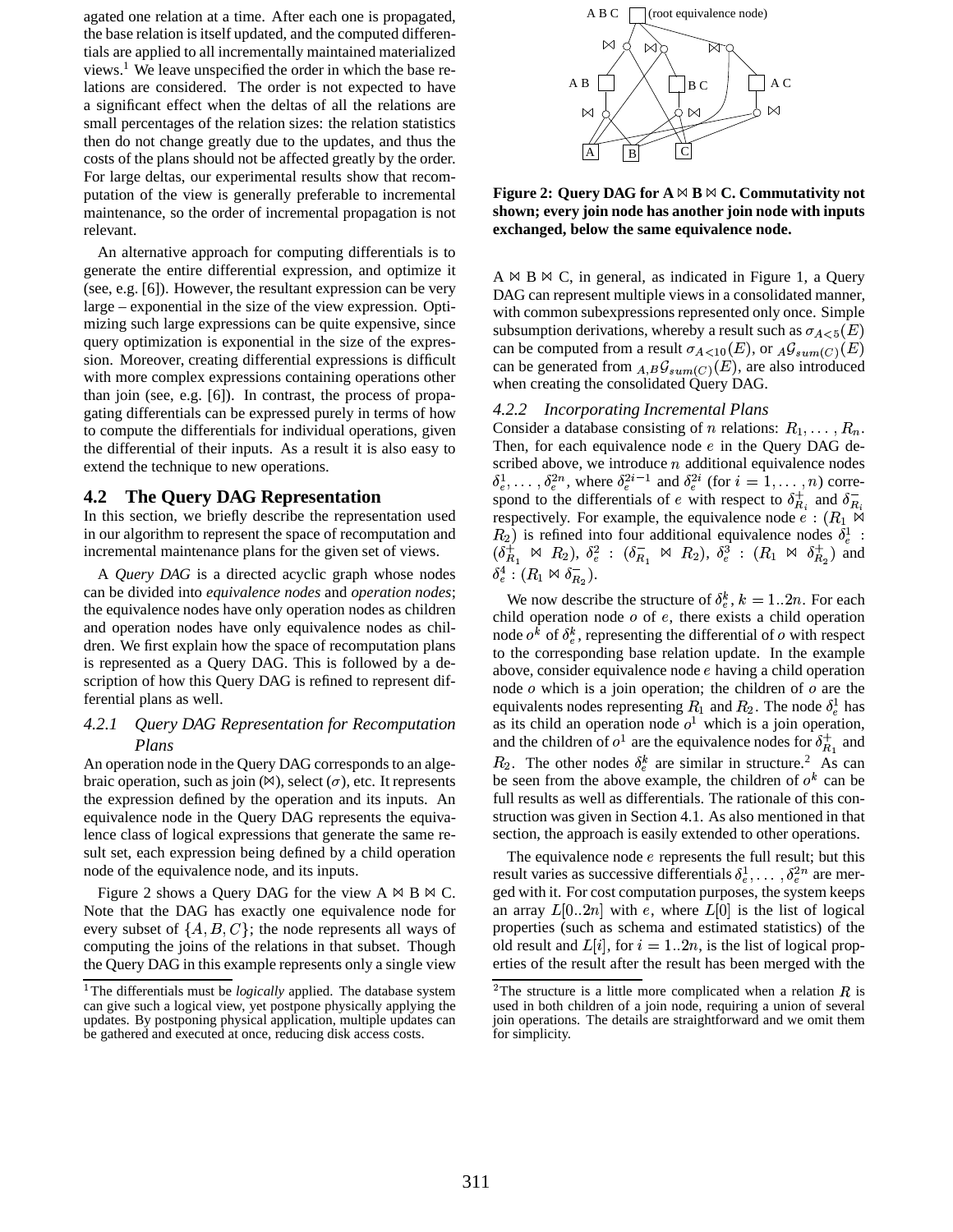differentials given by  $\delta_e^1, \ldots, \delta_e^i$ .

**Space-Efficient Implementation.** It might seem that by including all the differential expressions for each equivalence node, we have increased the size of the Query DAG by a factor of  $2n$ . However, our implementation reduces the cost by piggybacking the differential equivalence and operation nodes on the equivalence and operation nodes in the original Query DAG. These implementation details are explained next; however, for ease of explanation, in the rest of the paper, we stick to the above logical description.

For space efficiency, the equivalence nodes for each differential are not created separately in our implementation. Instead, each equivalence node  $e$  stores an array  $D[1..2n]$ , where  $D[k]$  logically represents the differential equivalence node  $\delta_e^k$ , and contains: (a) logical properties of the differential result  $\delta_e^k$ , and (b) the best plan for computing  $\delta_e^k$ .

If e does not depend on a relation  $R_i$ , or if there is no corresponding update, then the logical properties and best plan ((a) and (b) above) for  $D[2i - 1]$  and  $D[2i]$  are set as null. In addition, as in the original representation, the equivalence node  $e$  stores the best plan for (and cost of) recomputing the entire result of the node after all updates have been made on the base relations.

**Physical Properties.** The Query DAG representation can be extended to incorporate *physical properties* [5], such as sort order, that do not form part of the logical data model. The extension results in a *Physical Query DAG*, in which an equivalence node in the Query Dag is refined to multiple physical equivalence nodes, one per required physical property. Our search algorithms handle physical properties, but to keep our description simple, we do not explicitly consider physical properties further.

However, it is important to note that, as suggested by [13], we model the presence of an index on a result as a physical property of the result. Our techniques thereby perform index selection as a special case of physical property selection. In fact, significant performance benefits are achieved by selecting appropriate indices for permanent materialization, especially when the number of inserts/deletes is a small percentage of the relation size.

#### **5. MAINTENANCE COST COMPUTATION**

In this section, we derive formulae for the total maintenance cost for a set  $\mathcal{M}_p$  of views materialized permanently and a set  $\mathcal{M}_t$  of views materialized temporarily. The optimizer basically traverses the Query DAG structure, applying these formulae, to find the overall cost.

The set  $\mathcal{M}_t$  can have views corresponding to entire results (e.g.  $A \Join B$ ), as well as views corresponding to differentials (e.g.  $\delta_A^+ \bowtie B$ ). In contrast, the set  $\mathcal{M}_p$  can only have views corresponding to entire results; this is because the differentials are only used during view maintenance.

The computation cost of the equivalence node  $e$ , denoted  $c(e | \mathcal{M}_p, \mathcal{M}_t)$ , is computed as follows, where  $\mathcal{C}(e)$  is the set

of children operation nodes of e.

$$
c(e|\mathcal{M}_p, \mathcal{M}_t) = \begin{cases} \min_{o \in \mathcal{C}(e)} c(o|\mathcal{M}_p, \mathcal{M}_t) \\ \text{if } \mathcal{C}(e) \neq \phi \\ 0 \text{ if } \mathcal{C}(e) = \phi \text{ (i.e. } e \text{ is a relation)} \end{cases}
$$

In terms of forming the execution plan, the above equation represents the choice of the operation node with the minimum cost in order to compute the expression corresponding to the equivalence node  $e$ .

The computation cost of an operation node  $o$ , denoted  $c(o|\mathcal{M}_p, \mathcal{M}_t)$ , is:

$$
c(o|\mathcal{M}_p, \mathcal{M}_t) = locale(o) + \sum_{e \in C(o)}childc(e|\mathcal{M}_p, \mathcal{M}_t)
$$

where  $localc(o)$  is the "local" computation cost of the operation o,  $\mathcal{C}(o)$  is the set of children equivalence nodes of *o*, and  $childc(e|M_p, M_t)$  is the cost of computing the child equivalence node  $e$ , given by:

$$
childc(e|\mathcal{M}_p, \mathcal{M}_t) = \left\{ \begin{array}{l} reusec(e) \\ \text{if } e \in \mathcal{M}_p \cup \mathcal{M}_t \\ c(e|\mathcal{M}_p, \mathcal{M}_t) \\ \text{if } e \notin \mathcal{M}_p \cup \mathcal{M}_t \end{array} \right.
$$

where  $reusec(e)$  is the cost of reusing the result of the materialized view e.

During transient materialization, the view is computed and materialized on the disk for the duration of the maintenance processing. Thus, the cost of transiently materializing a view  $e \in \mathcal{M}_t$ , denoted by  $trmate(e|\mathcal{M}_p, \mathcal{M}_t)$ , is:

$$
trmate(e|\mathcal{M}_p, \mathcal{M}_t) = c(e|\mathcal{M}_p, \mathcal{M}_t) + mate(e)
$$

where  $\text{mate}(e)$ , is the cost of materializing the view (on disk, assuming materialized views do not fit in memory).

Further, for a given  $e \in \mathcal{M}_p$ , the cost of recomputing the result from the base relations is  $c(e|\mathcal{M}_p, \mathcal{M}_t)$ ; and the cost of computing the differential  $\delta_e^k$ ,  $k = 1..2n$ , is  $c(\delta_e^k | \mathcal{M}_p, \mathcal{M}_t)$ . Let  $merge(\delta_e^k)$  denote the cost of merging the differential corresponding to  $\delta_e^k$  with the view after the differentials corresponding to  $\delta_e^1, \ldots, \delta_e^{k-1}$  have alr  $k^{-1}$  have already been merged. Then, the cost of incrementally maintaining  $e$ , denoted by  $imntc(e|M_p, \mathcal{M}_t)$ , is:

$$
imntc(e|\mathcal{M}_p, \mathcal{M}_t) = \newline \sum_{k=1}^{2n} (c(\delta_e^k|\mathcal{M}_p, \mathcal{M}_t) + mergec(\delta_e^k))
$$

On the other hand, maintenance by recomputation involves computing the view and materializing it, replacing the old value of the view. The recomputation maintenance cost, denoted by  $rmtc(e|M_p, \mathcal{M}_t)$ , is:

$$
rmntc(e|M_p, \mathcal{M}_t) = c(e|\mathcal{M}_p, \mathcal{M}_t) + mate(e)
$$

where  $\text{mate}(e)$ , as before, is the cost of materializing the view. Notice that  $rmntc(e|M_p, M_t)$  above is the same as<br> $t r m ct c(e|M_{\perp} | M_t)$  the cost of transiently materializing c  $trmate(e|M_p, M_t)$ , the cost of transiently materializing e<br>derived extient As such we do not consider materializing derived earlier. As such, we do not consider materializing a view permanently and maintaining using recomputation, unless it was already specified as permanently materialized.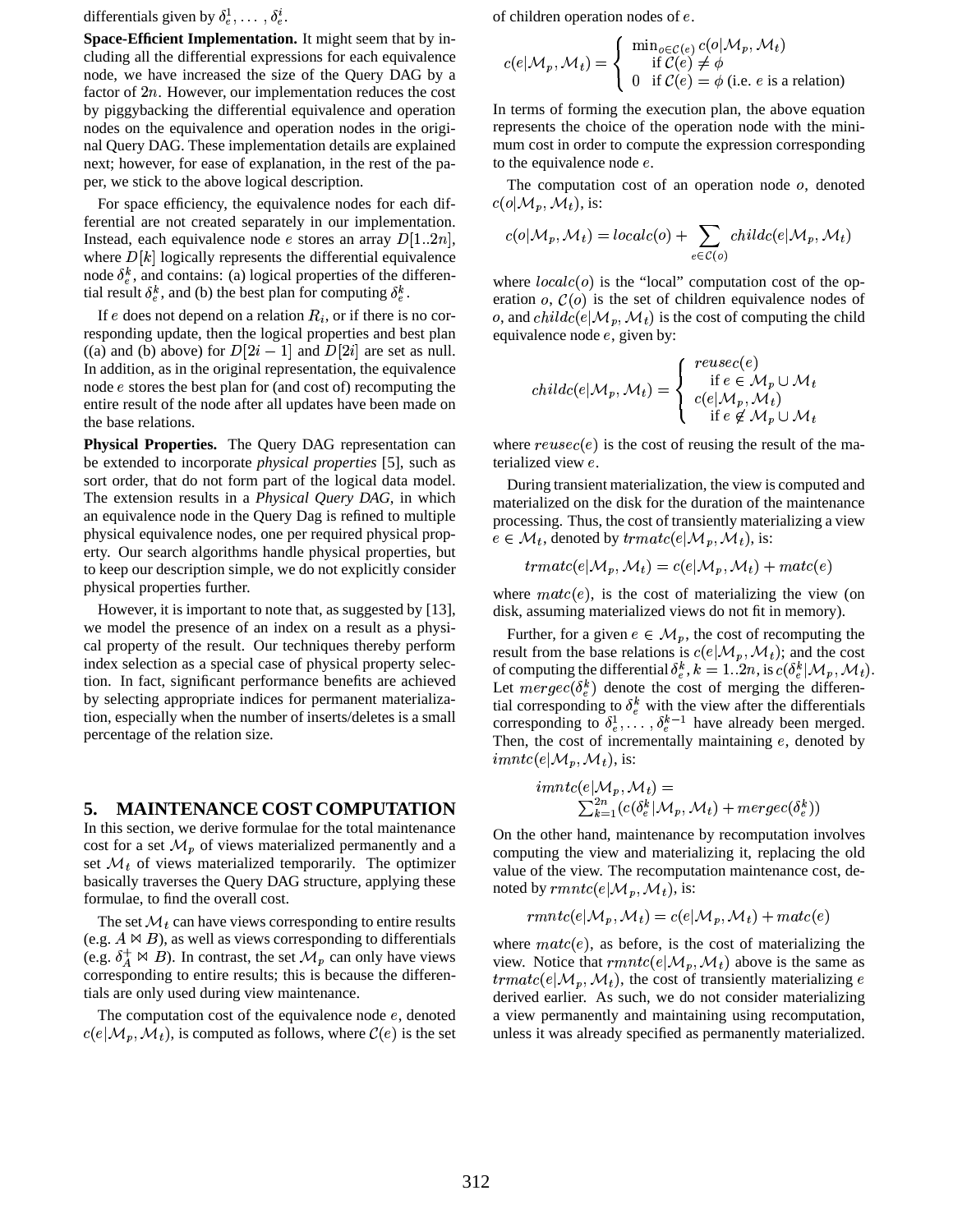For, if recomputation is the cheapest way of maintaining a view, we may as well materialize it transiently: keeping it permanently would not help the next round of view maintenance. Thus, the cost of maintaining the permanently materialized view  $e \in \mathcal{M}_p$ , denoted by  $mntc(e|\mathcal{M}_p, \mathcal{M}_t)$ , is as follows, where  $M$  is the set of views given as already materialized in the system.

$$
mntc(e|\mathcal{M}_p, \mathcal{M}_t) = \left\{ \begin{array}{ll} \min(imntc(e|\mathcal{M}_p, \mathcal{M}_t), & \mathcal{M}_p \\ rmtc(e|\mathcal{M}_p, \mathcal{M}_t)) & \text{if } e \in \mathcal{M} \\ \text{imntc}(e|\mathcal{M}_p, \mathcal{M}_t) & \text{if } e \in \mathcal{M}_p - \mathcal{M} \end{array} \right.
$$

For  $e \in M$ , the choice corresponds to selecting the refresh mode – incremental refresh or recomputation – depending on whichever is cheaper.

Thus, the total cost incurred in maintaining the materialized views in  $\mathcal{M}_p$  given that the views in  $\mathcal{M}_t$  are transiently materialized, denoted  $totalc(\mathcal{M}_p, \mathcal{M}_t)$ , is:

$$
totalc(\mathcal{M}_p, \mathcal{M}_t) = \sum_{e \in \mathcal{M}_p} mntc(e|\mathcal{M}_p, \mathcal{M}_t) + \sum_{e \in \mathcal{M}_t} trmate(e|\mathcal{M}_p, \mathcal{M}_t)
$$

Given the set  $M$  of views already materialized in the system, we need to determine the set  $\mathcal{M}_p(\supseteq \mathcal{M})$  of views to be permanently materialized, as well as the set of views  $\mathcal{M}_t$ to be transiently materialized, such that  $totalc(\mathcal{M}_p, \mathcal{M}_t)$ is minimized. In the next section, we propose a heuristic greedy algorithm to determine  $\mathcal{M}_p$  and  $\mathcal{M}_t$ .

As mentioned earlier, the optimizer performs a depth-first traversal of the Query DAG structure, applying these formulae at each node, to find the overall cost.

# **6. TRANSIENT/PERMANENTMATERIAL-IZED VIEW SELECTION**

We now describe how to integrate the choice of extra materialized views with the choice of best plans for view maintenance. In Section 6.1, we present the basic algorithm for selecting the two sets of views for transient and permanent materialization respectively, followed by a discussion of some optimizations and extensions in Section 6.2.

#### **6.1 The Basic Greedy Algorithm**

Given a set of results  $\mathcal{M}_p$  and  $\mathcal{M}_t$  already chosen to be respectively permanently and transiently materialized, and a equivalence node  $x$ , the benefit of additionally materializing x, benefit(x| $\mathcal{M}_p$ ,  $\mathcal{M}_t$ ), is defined as:

$$
benefit(x|M_p, M_t) =
$$
\n
$$
\begin{cases}\ntotalc(M_p, M_t) - \min(totalc(M_p \cup \{x\}, M_t), \\
totalc(M_p, M_t \cup \{x\})) \\
\text{if } x \text{ is a full result} \\
totalc(M_p, M_t) - totalc(M_p, M_t \cup \{x\}) \\
\text{if } x \text{ is a differential}\n\end{cases}
$$

Using the expression for  $totalc(\mathcal{M}_p, \mathcal{M}_t)$  derived in the previous section, along with the observations that (a) if  $x$  is a full result, then for all  $e \in \mathcal{M}_p, mntc(e|\mathcal{M}_p, \mathcal{M}_t \cup \{x\}) =$  added to  $\mathit{ntc}(e|\mathcal{M}_p \cup \{x\}, \mathcal{M}_t)$ , and also that (b) for all  $e \in \mathcal{M}_t$ ,

Proceedure GREEDY

\nInput: 
$$
M
$$
, the set of equivalence nodes

\nfor the initial materialized views

\nS, the set of candidate equivalence nodes for materialization, the set of equivalence nodes to be materialized permanently

\n $M_t$ , the set of equivalence nodes to be materialized transformally

\nBegin

\n $M_p = M; M_t = \phi$ 

\nwhile  $(S \neq \phi)$ 

\n1: Pick the node  $x \in S$ 

\nwith the highest *benefit*( $x | M_p, M_t$ )

\nif  $(benefit(x | M_p, M_t) < 0)$ 

\nbreak; /\* No further benefits, stop \*/

\nif  $(x \text{ is a full result and}$ 

\n $mtc(x | M_p, M_t) < \text{tr} \text{match}(x | M_p, M_t)$ 

\nelse  $M_t = M_t \cup \{x\}$ 

\nelse  $M_t = M_t \cup \{x\}$ 

\nEnd

\nEnd

#### $\{e | \forall x_i p, \forall x_i f \}$  **Transient/Permanent Materialization Figure 3: The Greedy Algorithm for Selecting Views for**

 $trmate(e|M_p, M_t \cup \{x\}) = trunc(e|M_p \cup \{x\}, M_t),$ <br>the above can be simplified to: the above can be simplified to:

$$
benefit(x|M_p, \mathcal{M}_t) = \\ gain(x|\mathcal{M}_p, \mathcal{M}_t) - inv(x|\mathcal{M}_p, \mathcal{M}_t)
$$

where  $gain(x|\mathcal{M}_p, \mathcal{M}_t)$ , the gain due to additionally mate-<br>rializing x is given by: rializing  $x$ , is given by:

$$
gain(x|\mathcal{M}_p, \mathcal{M}_t) = \sum_{e \in \mathcal{M}_p} (mntc(e|\mathcal{M}_p, \mathcal{M}_t) - mntc(e|\mathcal{M}_p, \mathcal{M}_t \cup \{x\})) + \sum_{e \in \mathcal{M}_t} (trmatc(e|\mathcal{M}_p, \mathcal{M}_t) - \ttrmatc(e|\mathcal{M}_p, \mathcal{M}_t \cup \{x\}))
$$

and  $inv(x|M_p, M_t)$ , the investment in additionally materializing  $x$ , is given by:

$$
inv(x | \mathcal{M}_p, \mathcal{M}_t) = \left\{ \begin{array}{l} \min(mntc(x | \mathcal{M}_p, \mathcal{M}_t), \\ \textit{trmate}(x | \mathcal{M}_p, \mathcal{M}_t)) \\ \text{if } x \text{ is a full result} \\ \textit{trmate}(x | \mathcal{M}_p, \mathcal{M}_t) \\ \text{if } x \text{ is a differential} \end{array} \right.
$$

Figure 3 outlines a greedy algorithm that iteratively picks nodes to be materialized. The procedure takes as input the set  $\mathcal S$  of candidates (equivalence nodes, and their differentials) for materialization, and returns the sets  $\mathcal{M}_p$  and  $\mathcal{M}_t$ of equivalence nodes to be materialized permanently and transiently, respectively.  $\mathcal{M}_p$  is initialized to  $\mathcal{M}$ , the set of equivalence nodes for the initial materialized views, while  $\mathcal{M}_t$  is initialized as empty. At each iteration, the equivalence node  $x \in S$  with the maximum benefit is selected for materialization. If  $x$  is a full result, then it is added to either  $\mathcal{M}_p$  or  $\mathcal{M}_t$  based on whether maintaining it or transiently materializing it is cheaper; if  $x$  is a differential, then it is added to  $\mathcal{M}_t$  since it cannot be permanently materialized.

Naively, the candidate set  $S$  can be the set of all equiva-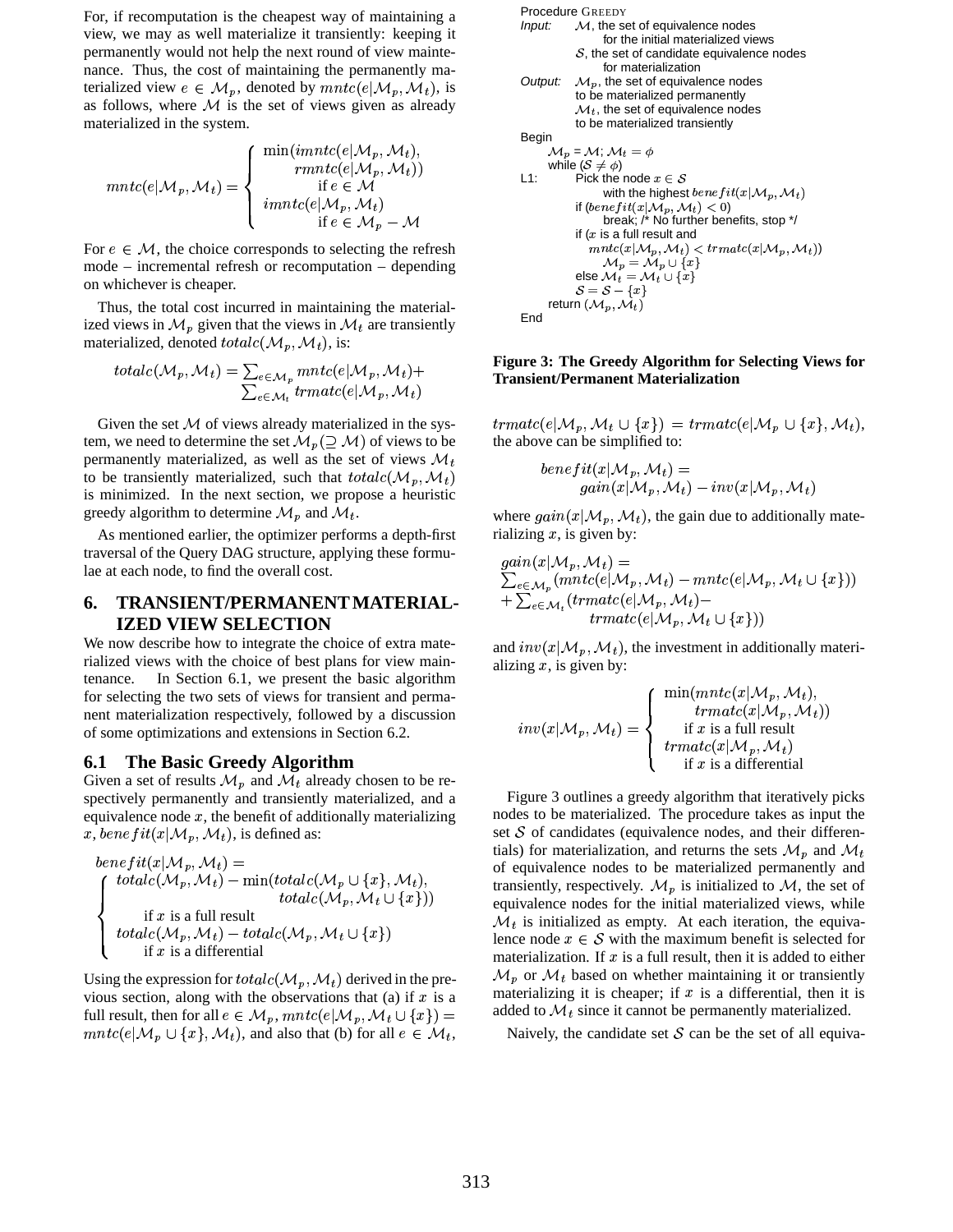lence nodes in the Query DAG (full results as well as differentials). In Section 6.2, we consider approaches to reduce the candidate set.

# **6.2 Optimizations**

Three important optimizations to the greedy algorithm for multi-query optimization are presented in [13]. We extend these to handle differentials, as follows.

1. There are many calls to  $benefit$  (and thereby to  $mntc$ and  $trmate$ ) at line L1 of Figure 3, with different pa-<br>remoters  $\Delta$  simple option is to process each call to the rameters. A simple option is to process each call to the above independent of other calls. However, observe that  $\mathcal{M}_p$  and  $\mathcal{M}_t$  change minimally in successive calls successive calls take parameters of the form  $\mathcal{M}_p \cup \{x\}$ or  $\mathcal{M}_t \cup \{x\}$ , where only x varies. That is, if one call considers materializing a set of the form  $\mathcal{M}_p \cup \{x_1\}$  (or  $\mathcal{M}_t \cup \{x_1\}$ , the next call would consider materializing a different set of the form  $\mathcal{M}_p \cup \{x_2\}$  (or  $\mathcal{M}_t \cup \{x_2\}$ ). The best plans computed earlier does not change for nodes that are not ancestors of either  $x_1$  or  $x_2$ . It makes sense for a call to leverage the work done by a previous call by recomputing best plans only for ancestors of  $x_1$  and  $x_2$ .

The incremental cost update algorithm presented in [13] maintains the state of the Query DAG (which includes previously computed best plans for the equivalence nodes) across calls, and may even avoid visiting many of the ancestors of  $x_1$  and  $x_2$ . We modify the incremental cost update algorithm to handle differentials as follows.

- (a) If the full result of a node is materialized, we update not only the cost of computing the full result of each ancestor node, but also the costs for the  $2n$  differentials of each ancestor node since the full result may be used in any of the  $2n$  differentials. Propagation up from an ancestor node can be stopped if there is no change in cost to computing the full result or any of the differentials.
- (b) If the differential of a node with respect to a given update is materialized, we update only the differentials of its ancestors with respect to the same update. Propagation can stop on ancestors whose differentials with respect to the given update do not change in cost.
- 2. With the greedy algorithm as presented above, in each iteration the benefit of every candidate node that is not yet materialized is recomputed since it may have changed. The *monotonicity optimization* is based on the assumption that the benefit of a node cannot increase as other nodes are chosen to be materialized – while this is not always true, it is often true in practice. The monotonicity optimization makes the above assumption, and does not recompute the benefit of a node  $x$  if the new benefit of some node  $y$  is higher than the previously computed benefit of  $x$ . It is clearly preferable to materialize  $y$  at this stage, rather than  $x$  — assuming monotonicity holds, the benefit of  $x$  could not have increased since it was last computed, and it cannot be the node with highest benefit

now, hence its benefit need not be recomputed now. Thus, recomputations of benefit are greatly reduced.

3. It is wasteful to transiently materialize nodes unless they are used multiple times during the refresh. An algorithm for computing sharability of nodes is proposed in [13], which detects equivalence nodes that can potentially be used multiple times in a single plan. We consider differential results for transient materialization only if the corresponding full result is detected to be sharable.

The sharability optimization cannot be applied to full results in our context, since a full result may be worth materializing permanently even if it is used in only one query. Thus all full results are candidates for optimization.

Due to lack of space, we omit details of all the above optimizations.

We tried out an optimization where all differentials of an expression are considered as a single unit of materialization. That is, the greedy algorithm either chooses all differentials for materialization (based on the benefit of materializing all of them), or none. (As a post-pass of greedy, any materialized result that is not used is discarded.) One benefit of the optimization is that the number of candidates considered by the greedy algorithm decreases, leading to a reduction in optimization time. Although the optimization could possibly result in somewhat worse plans, there may also be cases where it may give a better plan. This can occur, for example, when the best plan with no differentials materialized uses recomputation, and materializing any one differential will not change the best plan (and thus have no benefit), but materializing all differentials at once may change the best plan to incremental computation and thus have a positive benefit.

# **6.3 Extensions**

The algorithms outlined above can be extended to deal with limited space for storing materialized results by modifying the greedy algorithm to prioritize results in order of benefit per unit space (computed by dividing the benefit by the size of the result). If the space available for permanent and transient materialized results are separate, we can modify the algorithm to continue considering results for permanent (resp. transient) materialization even after the space of transient (resp. permanent) materialization is exhausted.

# **7. PERFORMANCE STUDY**

We implemented the algorithms described earlier for finding optimal plans for view maintenance. As mentioned earlier, the implementation performs index selection along with selection of results to materialize. The implementation was performed on top of an existing query optimizer.

# **7.1 Performance Model**

We used a benchmark consisting of views representing the results of queries based on the TPC-D schema. In particular, we separately considered the following two workloads:

• Set of Views Workload. A set of 10 views, 5 with aggregates and 5 without, on a total of 8 distinct relations. There is some amount of overlap across these views, but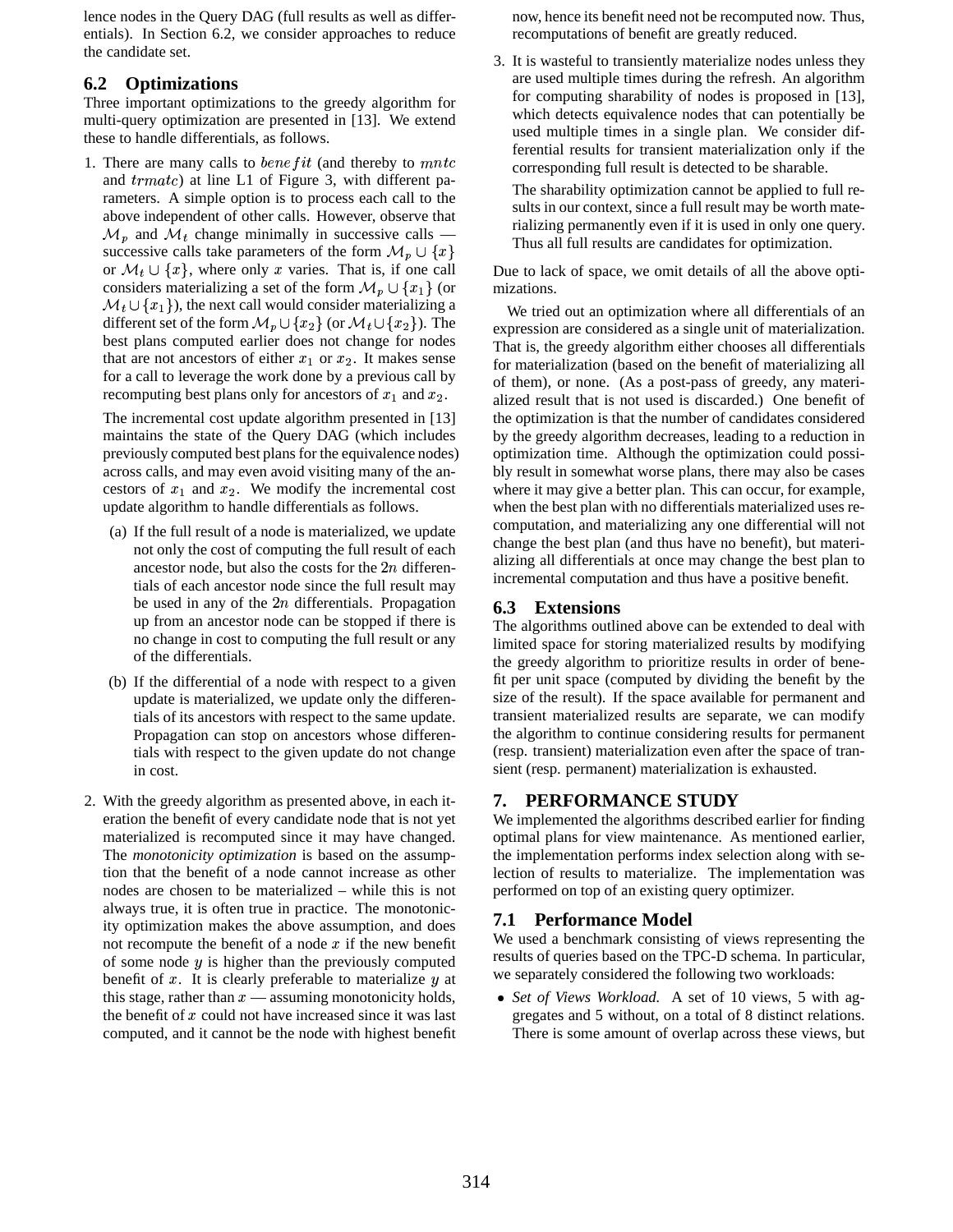most of the views have selections that are not present in other views, limiting the amount of overlap.

• Single Views Workload. The same views as above, but each optimized and executed separately, and we show the sum of the view maintenance times. Since the views are optimized separately, sharing between views cannot be exploited.

The purpose of choosing a simple workload in addition to the complex workload is to show that our methods are very effective not only for big sets of overlapping complex views, where one might argue that simple multi-query optimization may be as effective, but also for singleton views without common subexpressions, where a technique based exclusively on multi-query optimization would be useless.

The performance measure is *estimated maintenance cost*. The cost model used takes into account number of seeks, amount of data read, amount of data written, and CPU time for in-memory processing. Our cost model is fairly sophisticated and, as reported in our earlier work [13], we have verified its accuracy by comparing its estimates with numbers obtained by running queries on commercial database systems. We found close agreement (within around 10 percent) on most queries, which indicates that the numbers obtained in our performance study are fairly accurate.

We provide performance numbers for different percentages of updates to the database relations; we assume that all relations are updated by the same percentage. In our notation, a 10% update to a relation consists of inserting 10% as many tuples are currently in the relation.

We assume a TPC-D database at scale factor of 0.1, that is the relations occupy a total of 100 MB. The buffer size is set at 8000 blocks, each of size 4KB, for a total of 32 MB, although we also ran some tests at a much smaller buffer size of 1000 blocks. However, the numbers are not greatly affected by the buffer size, and in fact smaller buffer sizes can be expected to benefit more from sharing of common subexpressions. The tests were run on an Ultrasparc 10, with 256 MB of memory.

## **7.2 Performance Results**

The purpose of the experiments reported in this section is to:

- 1. Verify the efficacy of transient and permanent materialization of additional views (Section 7.2.1),
- 2. Verify the efficacy of adaptive determination of maintenance policy for each permanently materialized view (Section 7.2.2), and
- 3. Establish that our methods are indeed practical by showing that the overheads of our optimization-based techniques are reasonable, and that our methods scale with respect to increasing number of views (Section 7.2.3).

## *7.2.1 Effect of Transient and Permanent Materialization*

We executed the following variations of our algorithm:

• *No Materialization*. Neither transient nor permanent materialization of additional views is allowed. That is, only the given set of initial views is permanently materialized and maintained without any sharing. This corresponds to the current state of the art.

- Only Transient. Transient materialization is allowed, but permanent materialization of additional views is disallowed. This corresponds to using multi-query optimization in view maintenance.
- *Transient and Permanent*. Both transient and permanent materialization of additional results is allowed. This corresponds to the techniques proposed in this paper.

In all the cases, the maintenance policy of each of the views is decided based on whether recomputation and incremental computation is cheaper, given the constraints in each case as above. All the numbers reported incorporate the optimization of treating all differentials of an expression as a single unit of materialization; we consider the effect of not using the optimization later. The results for the single view workload and the set of views workload are reported in Figure 4.

For the single-view workload, transient materialization is not useful if the view maintenance plan used is recomputation, but when incremental computation is used, full results can potentially be shared between differentials corresponding to updates of different base relations. Indeed, we found several such instances at low update percentages, although they did not have a large impact on the cost. At higher update percentages we found fewer such occurrences, and using only transient materialization did not offer much benefit. However, permanent materialization of intermediate results reduces the overall materialization cost by nearly 50% for smaller update percentages (the smallest update percentage we considered was 1%). These results clearly illustrate the efficacy of the methods proposed in this paper over and above multi-query optimization.

The set of views workload has a significant amount of overlap among the constituent views. Thus, the reduction, as high as 50%, in the overall maintenance cost due to only transient materialization is as expected. Permanent materialization has an even more significant impact in this case, and further reduces the resulting in a total reduction of up to 75% at 1% update. The gains decrease with update percentage, but remain substantial.

Recall from our discussion in Section 5 that all additional permanently materialized nodes are always maintained incrementally, since if recomputation-based maintenance of these views is cheaper than incremental maintenance, then they would be chosen for transient materialization instead of permanent materialization. Now, the cost of incremental maintenance increases with the size of the updates; for larger updates, recomputation of a permanently materialized view is a better alternative than incremental maintenance, so a smaller fraction of views are permanently materialized. These two facts together account for the slightly decreasing advantage of transient cum permanent materialization over only transient materialization as update percentages increase, as is clear from the convergence of the respective plots in Figure 4 for either workload.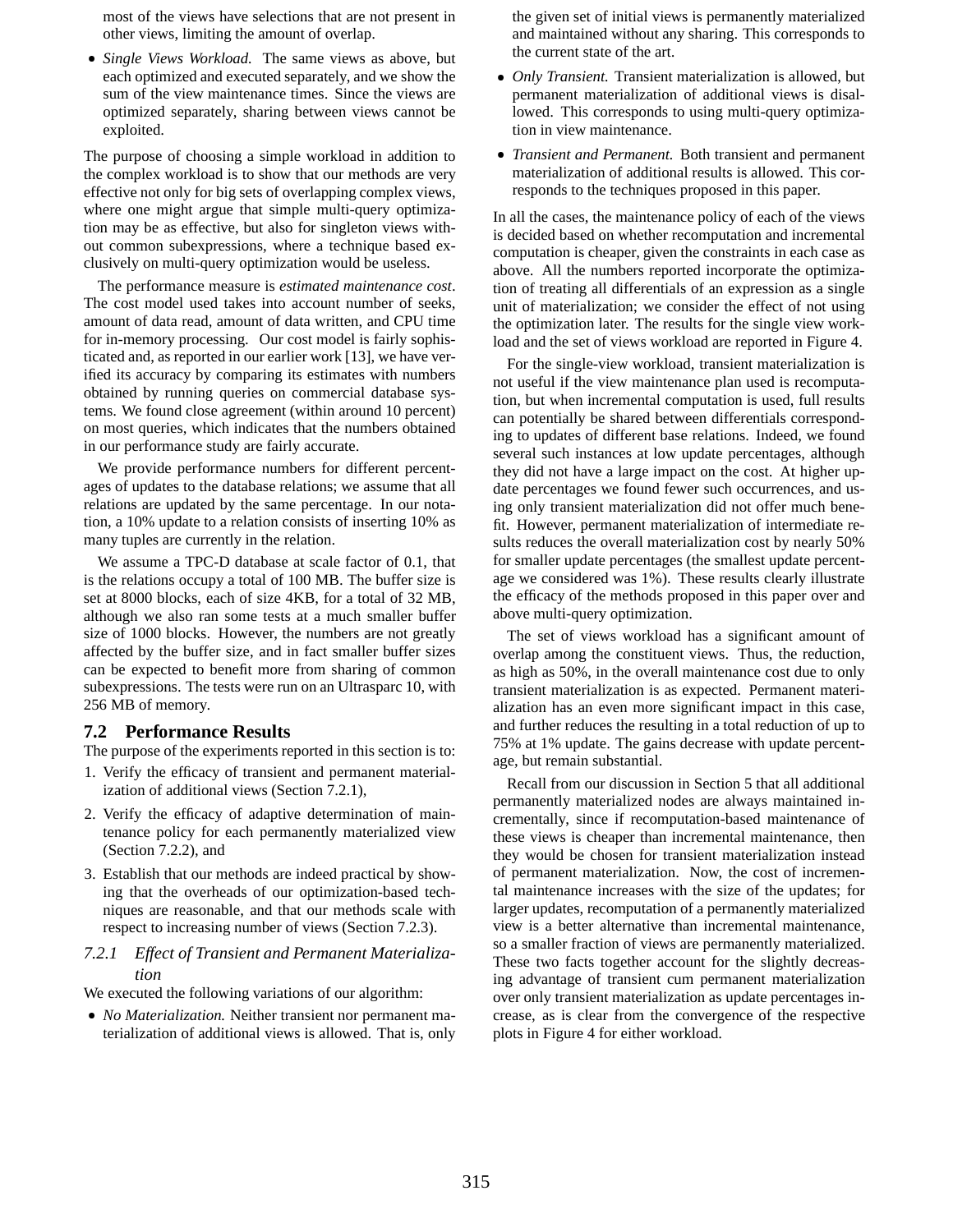

**Figure 4: Effect of Transient and Permanent Materialization**

Comparing across the two workloads reveals an interesting result: the cost of maintenance without selecting additional materialized view is less for the set of views than for the single view workload, even though they have the same set of queries. The reason is that in the case of set of views, the maintenance of a view can exploit the presence of *existing* materialized views, even without selecting additional materialized views. Our optimizer indeed takes such plans into consideration even when it does not select additional materialized views.

We also executed tests on a variant of our algorithm, which we call *no differential*, where materialization of differential results is turned off. Full results are still permitted to be materialized, and may be maintained either incrementally or by recomputation. For the single view benchmark, there is no sharing of differential results, so there was no difference. For the set of views benchmark, we found that there were significant benefits at low update percentages (where incremental computation is more likely to be used). For instance at 1% updates, the cost went up to 460 seconds from 370 seconds, or roughly 25%, when materialization of differential results was turned off. Even at 8% updates, there was an increase of about 15%, but by 13% the difference became small, since recomputation is used more often. (We omitted the plots for the "no differential" case from our graphs to avoid clutter.) These results clearly indicate the importance of materializing and sharing both differential and full results.

We also tested the effect of treating the differentials of an expression as separate units of materialization instead of considering them as a single unit. We found that this roughly doubled the time taken for greedy optimization, across the whole range of update percentage, yet yet made no significant difference to the plans generated. Thus the optimization of considering all differentials as a single unit has a significant benefit, at no cost, on all the examples we considered.

To summarize this section, to the best of our knowledge ours is the first study that demonstrates quantitatively the benefits of materializing extra views (transiently or permanently) to speed up view maintenance in a general setting. Earlier work on selection of materialized views, as far as we are aware, has not presented any performance results except in the limited context of data cubes or star schemas [4].

*7.2.2 Effect of Adaptive Maintenance Policy Selection* In the current database systems, the user needs to specify the maintenance policy (incremental or recomputation) for a materialized view during its definition [3]. In this section, we show that an *a priori* fixed specification as above may not be the a good idea, and make a case for adaptively choosing the maintenance policy for a view in an adaptive manner.

We explored the following variants of our algorithm:

- *Forced Incremental*. All the permanent materialized views, including the views given initially as well asthe views picked additionally by greedy, are forced to be maintained incrementally.
- *Forced Recomputation*. Incremental maintenance is disallowed and all the permanent materialized views are forced to be recomputed.
- Adaptive. The maintenance policy, incremental or recomputation, for each permanently materialized view is chosen based on the goal of minimizing the overall maintenance cost; one or the other may be chosen for a given view at different update percentages. This corresponds to the techniques proposed in the paper.

In all the cases, additional transient and materialized views were chosen by executing greedy as described earlier in the paper. The results of executing the above variants on each of our workloads are plotted in Figure 5.

The graphs show that incremental maintenance may be much more expensive than recomputation; the incremental maintenance cost increases sharply for medium to large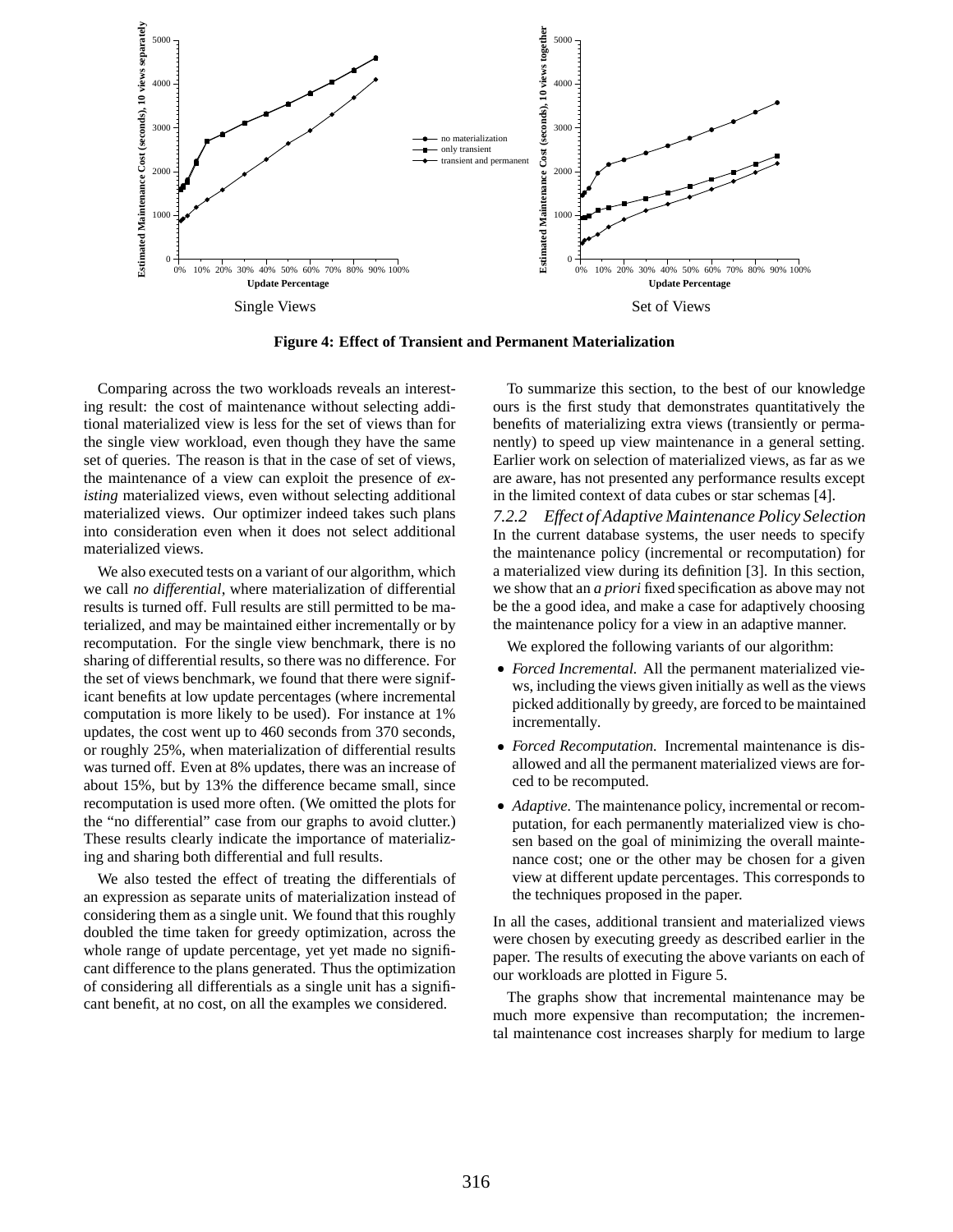

**Figure 5: Effect of Adaptive Maintenance Policy Selection**

update percentages – by even around 100% for very high update percentages. In both the workloads, the adaptive technique performs better than both forced incremental and forced recomputation; this extra improvement, by up to 30% for the single-view workload and 20% for the set of views workload, is due to its ability to adaptively choose incremental maintenance or recomputation on a per-view basis for the initial as well as additionally materialized views. However, the difference between adaptive and forced recomputation for either workload decreases slightly with increasing update percentage. This is because for large update percentages, incremental maintenance is expensive, and hence every view is recomputed.

These observations clearly show that blindly favoring incremental maintenance over recomputation may not be a good idea (this conclusion is similar to the findings of Vista [15]); and make a case for adaptively choosing the maintenance policy for each view, as done by our algorithms. The ability to mix different maintenance policies for different subparts of the maintenance plan, even for a single view, is novel to our techniques, and not supported by [15].

#### *7.2.3 Overheads and Scalability Analysis*

To see how well our algorithms scale up with increasing numbers of views and relations, we used the following benchmark. The benchmark uses 22 relations,  $R_1$  to  $R_{22}$ , with an identical schema  $(P, SP, NUM)$  denoting part id, subpart id and number. Over these relations, we defined a set of 10 views  $V_1$  to  $V_{10}$ : the view  $V_i$  was a star query on four relations  $R_1$ ,  $R_{2i}$ ,  $R_{2i+1}$  and  $R_{2i+2}$ , with  $R_1$  SP joined with  $R_{2i}$ ,  $P$ ,  $R_{2i+1}$ ,  $P$  and  $R_{2i+2}$ ,  $P$ . We then grouped these views into 10 sets, where the  $k^{th}$  set  $SV_k$  consisted of the k views  $V_1, \ldots, V_k$ , which together access  $2k+2$  relations. For each  $SV_k$  we measured (a) the memory requirements of our algorithm and (b) the time taken by our algorithm, and report the same in Figure 6.

The figure shows that the memory consumption of our

algorithm increases practically linearly with the number of views in the set. The reason for this is that the memory usage is basically in maintaining the Query DAG, and for our view set, the increase in the size of the Query DAG is constant per additional view added to the DAG (with a fixed number of base relations). The memory requirement for the view set  $SV_{10}$ , containing 10 views on a total of 22 relations, is only about 3.2 MB.

Further, addition of a new view from our view set to the Query DAG increases the breadth of the DAG, not its height (we think this is the expected case in reality – most views are expected to be of similar size and with only partial mutual overlap). Since the height remains constant, the time taken per incremental cost update (ref. Section 6.2) remains constant [13]. However, the number of these incremental cost updates grows quadratically with increasing number of views. This accounts for the quadratic growth in the time spent by our algorithm with increasing number of views, as shown in Figure 6. However, despite the quadratic growth, the time spent on the 22-relation 10-view set  $SV_{10}$  was less than a couple of minutes. This is very reasonable for an algorithm that needs to be executed only occasionally, and which provides savings of the order of 100's of minutes on each view refresh. For the set of 10 views in the set of views benchmark, the optimization time was around 20 seconds across the range of update percentages, which is quite acceptable.

Thus, we conclude that the memory requirements of our algorithm are reasonable and scale well with increasing number of views. The time taken shows quadratic growth, but this growth is slow enough to make the algorithm practical for reasonably large sets of views.

## **8. CONCLUSIONS AND FUTURE WORK**

The problem of finding the best way to maintain a given set of materialized views is an important practical problem, especially in data warehouses and data marts, where the main-